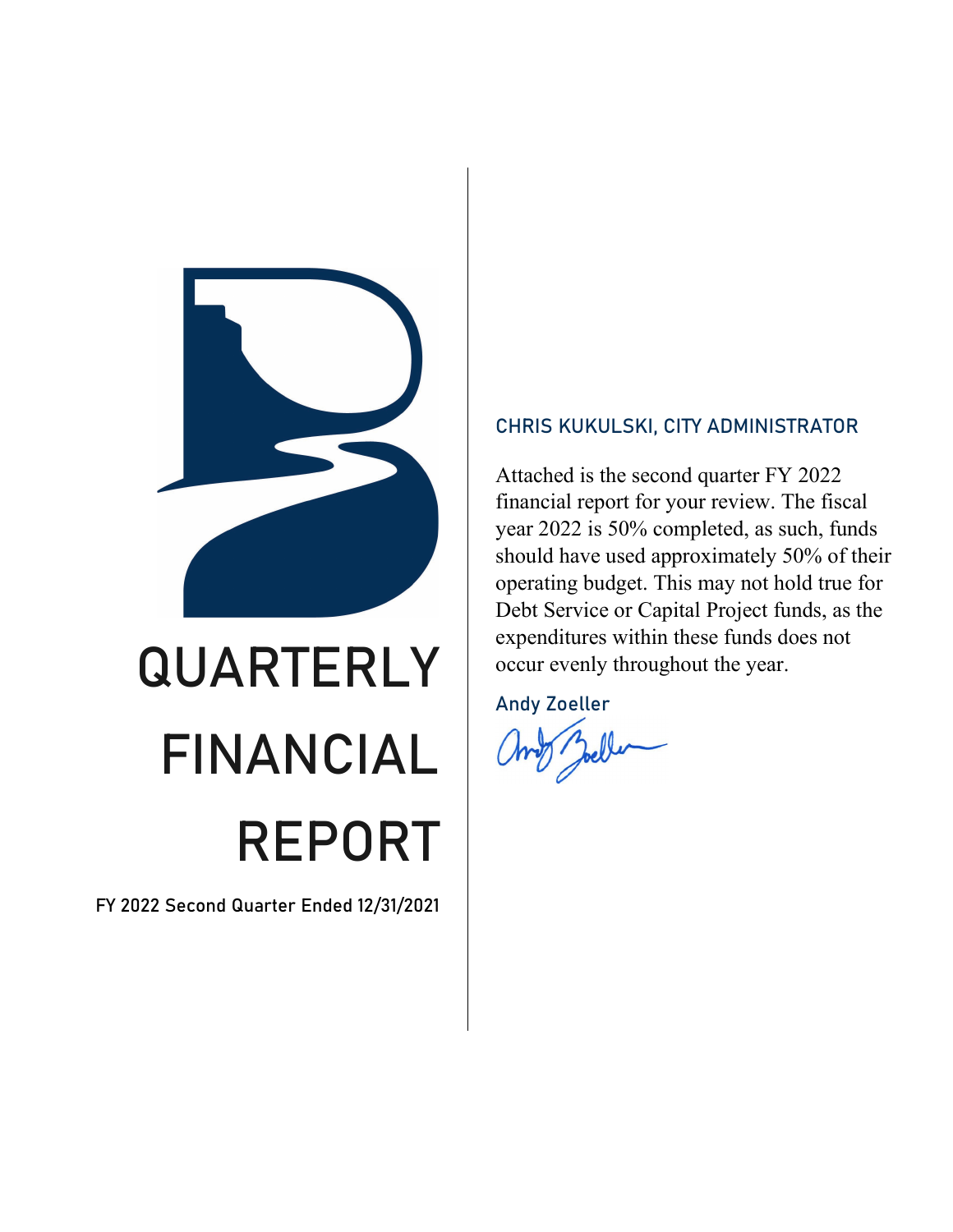# Q2

# FY 2022 Q2

# **REVENUES** GENERAL FUND

Property taxes were billed, and first half payments have been collected. As of the end of the 2nd quarter, 53% of the billed amount has been collected. This is slightly less than what we normally collect. On average, the City collects 54% of the taxes billed. While this is not a significant variance, I do think this is worthy of noting and monitoring going forward. The total General Fund tax revenue for Q2 is \$9,919,784, an increase of \$668,179 over the same time the prior year. Much of this increase is related to delinquent taxes from a prior year being paid in this year.

License and permit revenue is collected throughout the year. When compared to the same time in the prior year, there is a decrease of 5%, or \$18,880. The total amount received is 17% of what was budgeted. This difference is expected, as the major revenue, Cable Franchise Fee, isn't expected until late January.

Intergovernmental revenue, which is revenue received from other governments, is up \$321,000 over the same time in the prior year. This increase is because the State of Montana distributed gambling tax revenue of \$232,800 in December, as opposed to January in the prior year. At the end of the second quarter 51% of the amount budgeted has been collected. This is largely comprised of the State Entitlement Share payments made by the State of Montana.

Charge for service revenue in the second quarter of FY22 is \$2.26 million, or 52% of the budgeted amount. This is \$226,657 more than what was collected in the same time in the prior year. This increase is related to increased methane gas sales at the landfill and revenue from Parks and Recreation programs that occurred after July 1, 2021.

Fines and forfeiture revenue has decreased about \$5,000 compared to the same time in the prior fiscal year However, the fines and forfeiture revenue is currently only 40% of the budgeted amount. Total fine & forfeiture revenue through the end of Q2 is \$516,807.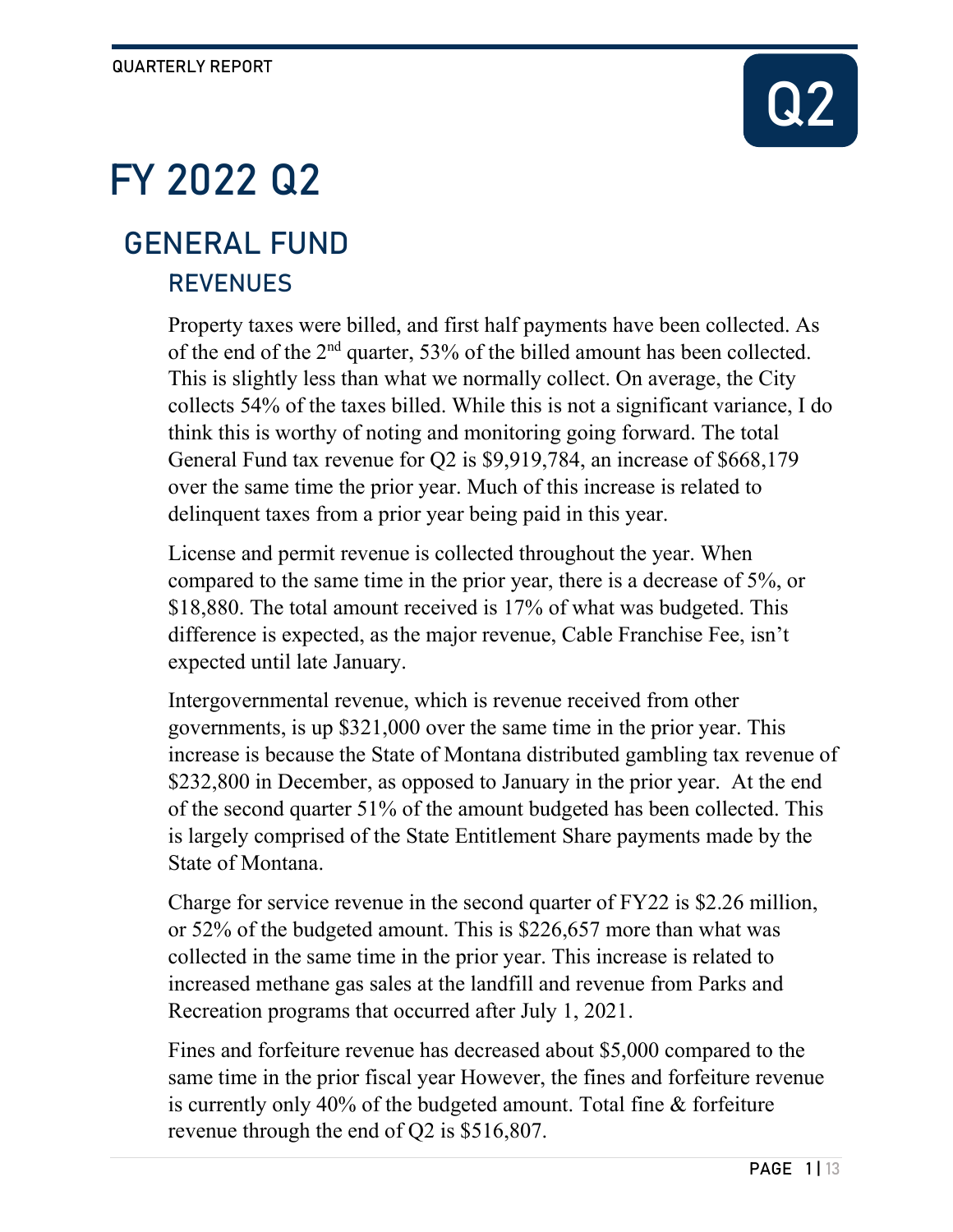

In FY22 the City budgeted a one-time transfer from the SID Revolving Fund into the General Fund of \$2.1 million. This is based upon the MCA requirement that excess cash within the revolving fund must be transferred to the General Fund. At the end of Q2, \$935,000 had been transferred into the General Fund.

Overall revenue in the General Fund has increased compared to the second quarter of FY21. Total revenue collected in the second quarter is 51% of the total amount budgeted for FY22, an increase of \$2,447,826 over FY21. Total revenue in the General Fund for Q2 is \$20,633,849.



# EXPENDITURES

The actual expenses in the General Fund for the second quarter of FY22 were 75% of budget, or \$40.2 million. This is an increase of \$26.9 million when compared to the same time in the prior fiscal year. This is largely related to the purchase of the Stillwater Building for \$13.5 million, which is represented with a transfer from the General Fund. The funds were transferred into a capital fund which will be used to accumulate all funds and track expenses related to the purchase and construction of the Stillwater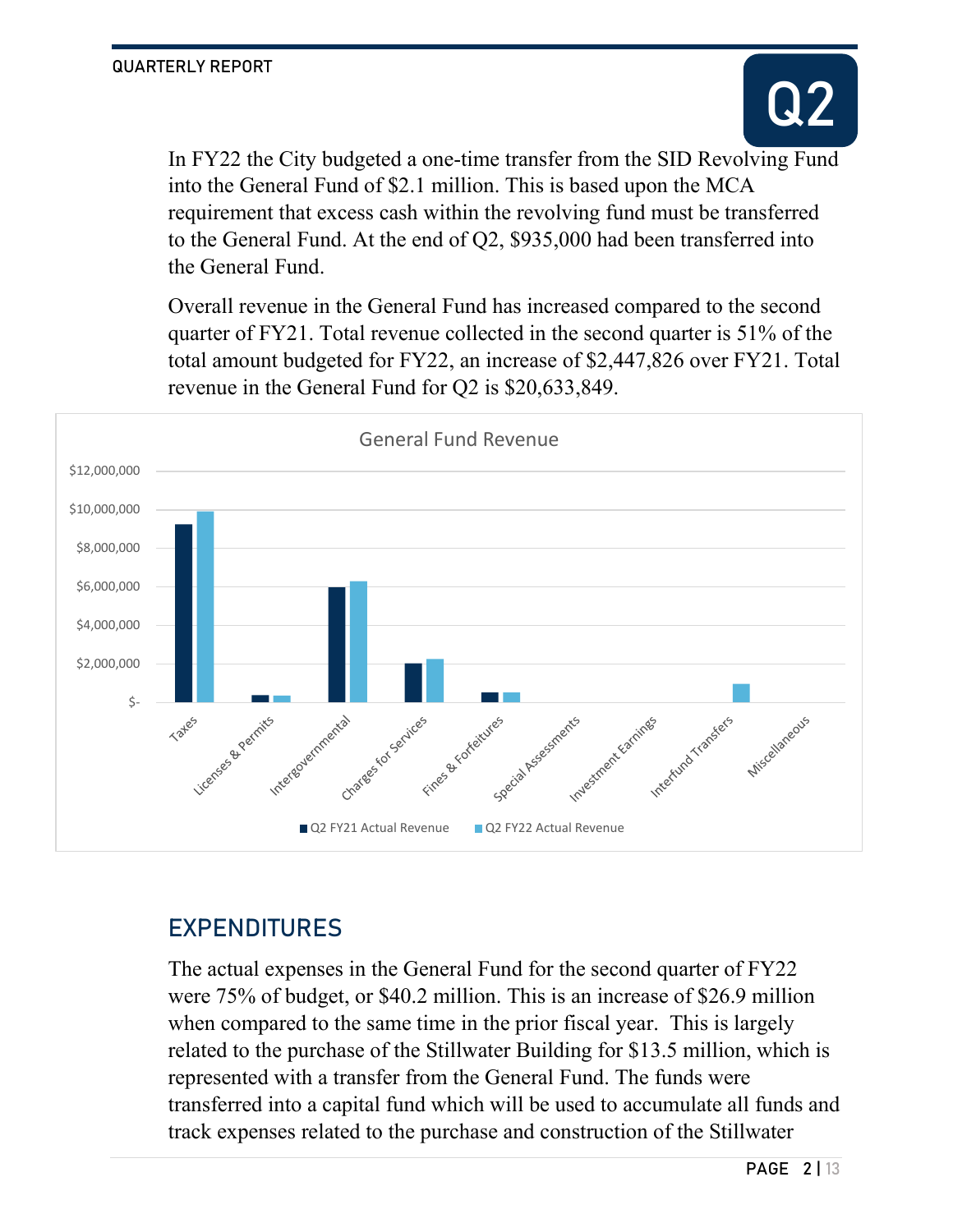

Building. Operating expenses (Personnel and O&M) in the General Fund total \$6.6 million, or 47.5% of the total budgeted amount.



# PUBLIC SAFETY FUND

# REVENUE

The Public Safety Fund tax revenue collected so far is 54% of the total budgeted amount, an increase of \$715,000 over the prior year. In 2020 the citizens of Billings approved a change to the 2008 Public Safety Levy that allowed it to grow with taxable value, rather than being capped at a maximum dollar amount. Total budgeted tax revenue in the Public Safety Fund for FY22 is \$18 million. This does not include tax revenue associated with the Public Safety Mill Levy that was passed in November of 2021. Funds from that levy will not be received until December of 2022.

Charges for Services revenue has increased \$855,000 over the prior year. The increase in revenue is related to the payment from the County for the BUFSA charge, which was received a month earlier than last year.

Intergovernmental revenue is money received from other governments. At the end of Q2 the City had received 51% of the amount budgeted. However, the amount received in FY22 will, be significantly less than what was received in the prior fiscal year. In FY21, the City received significant funding from the State of Montana for reimbursement of Public Safety expenses through the CARES Act.

Over 50% of the funding for the Public Safety Fund comes from the General Fund on an annual basis. Because tax payments are received at the City in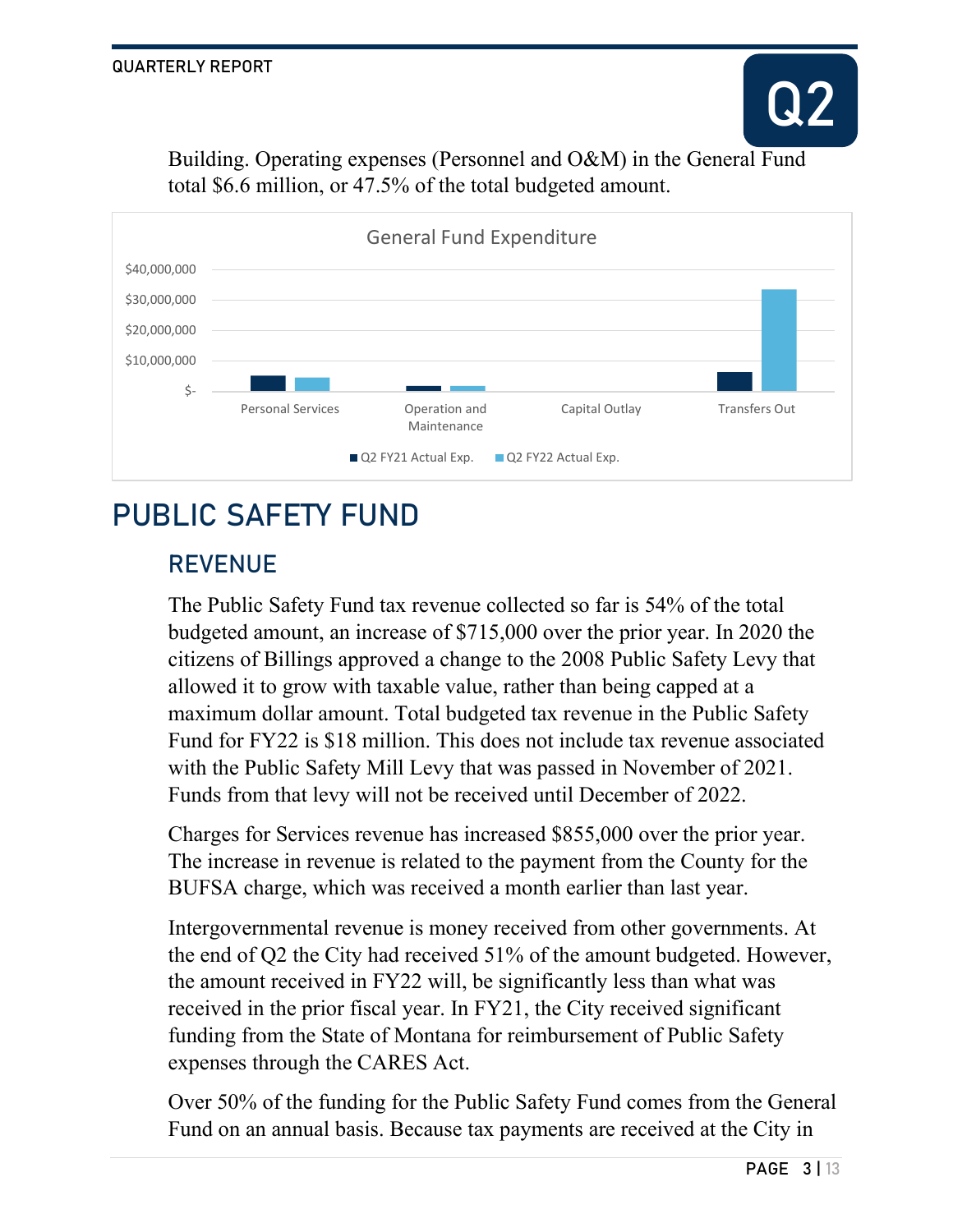December and June of each year, much of that transfer occurs in the first half of the fiscal year. At the end of Q2, 71% of the budgeted transfer in revenue had been moved into the Public Safety Fund.

Total Public Safety Fund revenue at the end of Q2 is \$31.5 million, which is 62% of the budgeted amount.



# EXPENDITURE

Expenditures in the Public Safety Fund are up 9.2%, or \$2,190,092, over the same time in FY21. Personal Services expenses for salaries and wages is up 5.2%, or \$964,000 over the prior year and Operation and Maintenance is up \$769,000 over the prior year. Total expenditures are 52% of the total annual amount budgeted. Both Fire and Police are aware of their budget vs actual position and are monitoring expenses through the second half of the year.

Q2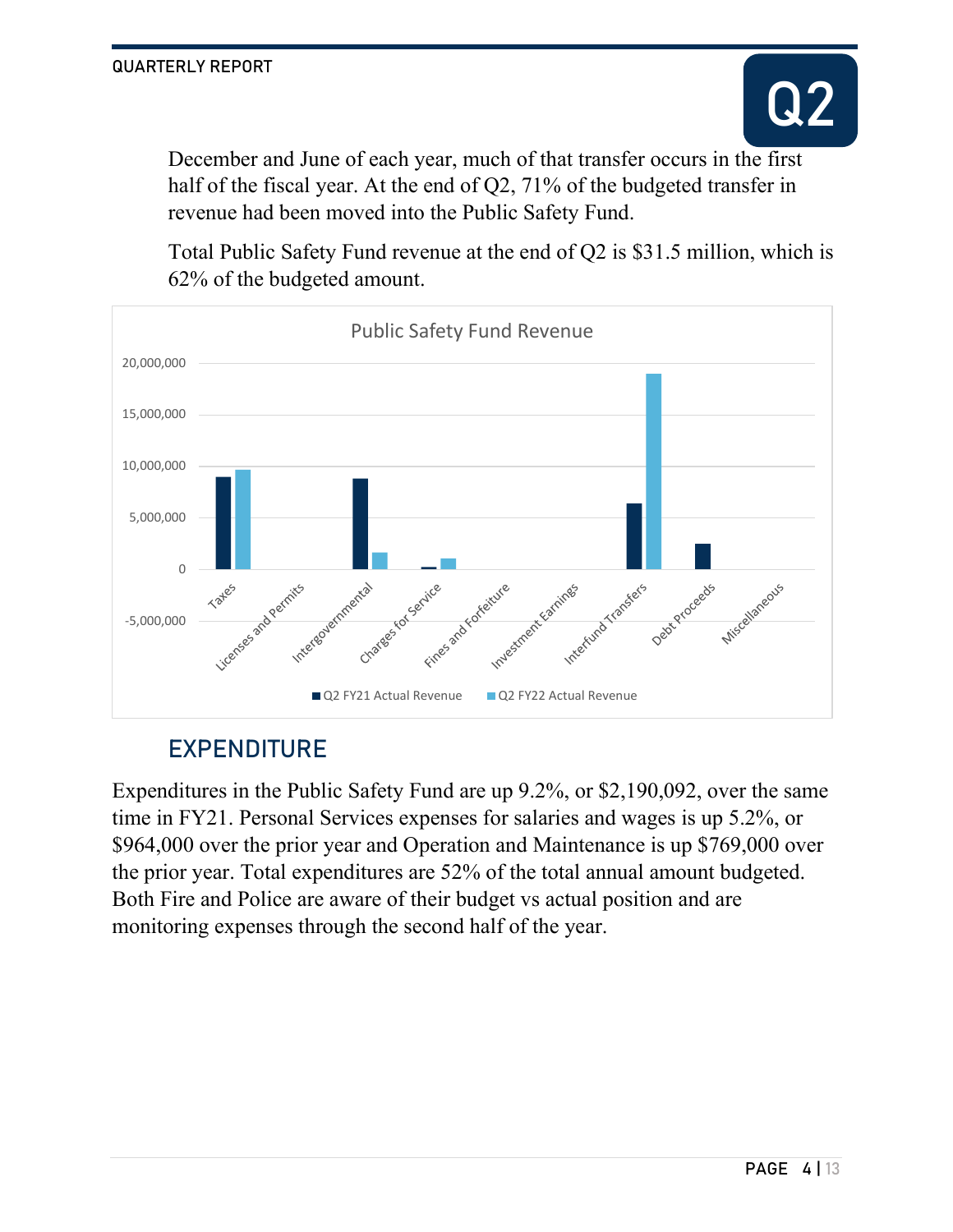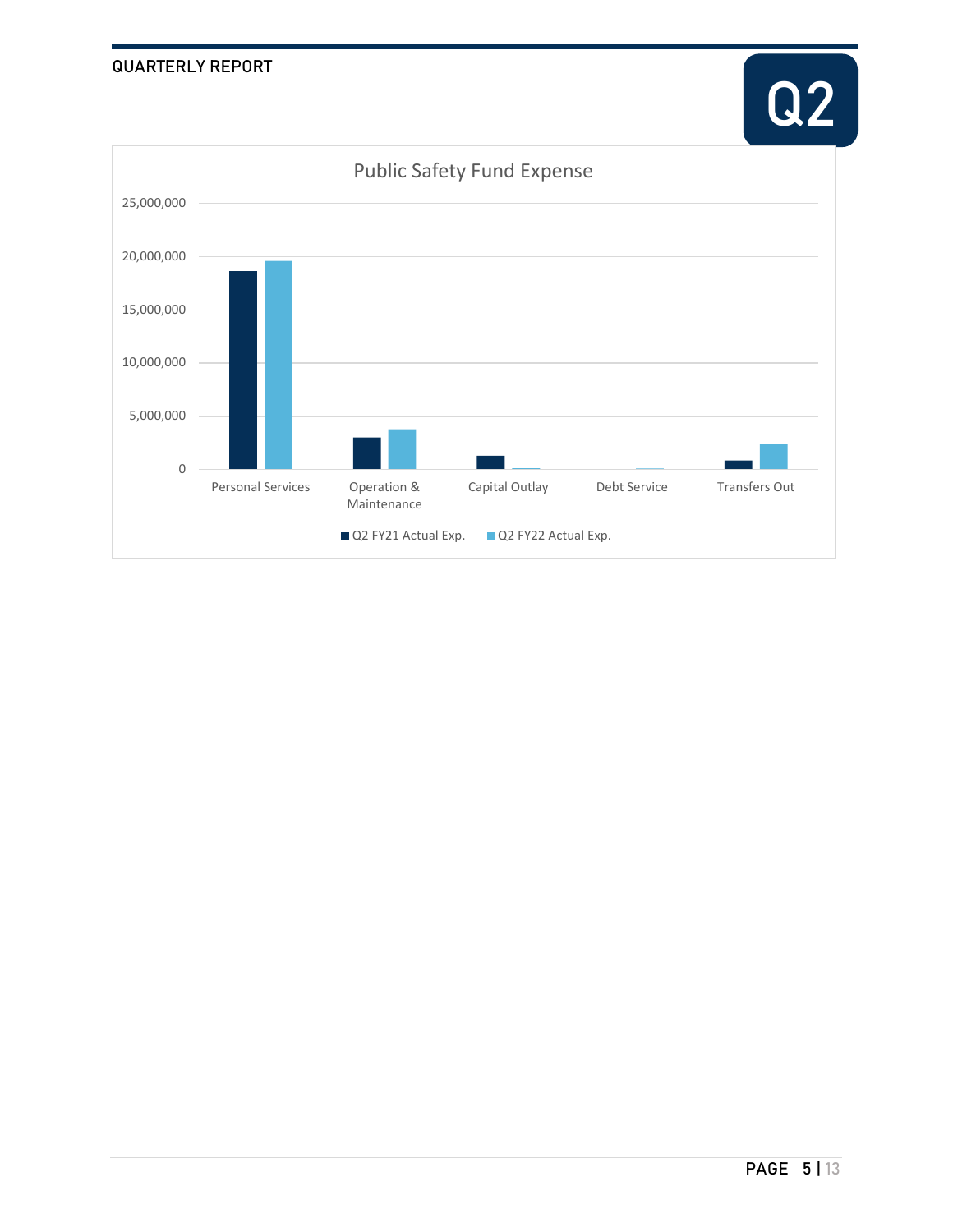# FY 2022 Q2 Unaudited Major Fund Financial Reports

#### **City of Billings**

**GENERAL FUND OPERATING**

|                               |    | <b>Total 2022</b> |                 |               |    |                          |    |                     |                          |        |                 |  |
|-------------------------------|----|-------------------|-----------------|---------------|----|--------------------------|----|---------------------|--------------------------|--------|-----------------|--|
|                               |    | Amended           | <b>YTD 2022</b> |               |    | 2022                     |    |                     |                          |        | <b>YTD 2021</b> |  |
|                               |    | <b>Budget</b>     |                 | Actual        |    | <b>Encumbrance</b>       |    | Variance            | %                        | Actual |                 |  |
| <b>Revenues:</b>              |    |                   |                 |               |    |                          |    |                     |                          |        |                 |  |
| <b>TAXES</b>                  | \$ | 18,476,303        | Ŝ.              | 9,919,784 \$  |    | $\overline{\phantom{0}}$ | \$ | (8, 556, 519)       | 54                       | Ŝ.     | 9,251,604       |  |
| <b>LICENSES &amp; PERMITS</b> |    | 2,199,128         |                 | 365,821       |    | ۰.                       |    | (1,833,307)         | 17                       |        | 384,702         |  |
| INTER-GOVERNMENTAL            |    | 12,243,879        |                 | 6,298,355     |    | ٠                        |    | (5,945,524)         | 51                       |        | 5,977,367       |  |
| <b>CHARGES FOR SERVICES</b>   |    | 4,373,346         |                 | 2,258,798     |    | $\overline{\phantom{0}}$ |    | (2, 114, 548)       | 52                       |        | 2,032,141       |  |
| <b>FINES &amp; FORFEITS</b>   |    | 1,294,046         |                 | 516,807       |    | ۰                        |    | (777, 239)          | 40                       |        | 521,889         |  |
| SPECIAL ASSESMENTS            |    |                   |                 | 11,609        |    |                          |    | 11,609              | $\overline{\phantom{a}}$ |        | 2,069           |  |
| <b>INVESTMENT EARNINGS</b>    |    | 70,301            |                 | 7,690         |    | ٠                        |    | (62, 611)           | 11                       |        | 13,709          |  |
| <b>INTERFUND TRANSFERS</b>    |    | 2,110,100         |                 | 972,726       |    |                          |    | (1, 137, 375)       | 46                       |        |                 |  |
| <b>MISCELLANEOUS</b>          |    | 600               |                 | 324           |    |                          |    | (276)               | 54                       |        | 2,543           |  |
| <b>Total Revenues</b>         | Ś. | 40,767,703        | Ŝ.              | 20,633,849 \$ |    |                          |    | $-$ \$ (20,415,790) | $51 \; \S$               |        | 18,186,023      |  |
| <b>Expenditures:</b>          |    |                   |                 |               |    |                          |    |                     |                          |        |                 |  |
| <b>By Category</b>            |    |                   |                 |               |    |                          |    |                     |                          |        |                 |  |
| PERSONAL SERVICES             | \$ | 9,969,814 \$      |                 | 4,690,849 \$  |    | $\sim$                   | Ŝ. | 5,278,965           | 47                       | Ŝ.     | 4,377,675       |  |
| <b>OPERATIONS &amp; MAINT</b> |    | 3,871,650         |                 | 1,887,126     |    | 41,684                   |    | 1,942,840           | 50                       |        | 1,564,098       |  |
| CAPITAL                       |    | 175,744           |                 | 40,400        |    | 78,584                   |    | 56,760              | 68                       |        | 90,500          |  |
| <b>INTERFUND TRANSFERS</b>    |    | 39,976,733        |                 | 33,569,470    |    |                          |    | 6,407,263           | 84                       |        | 7,269,963       |  |
| <b>Total Expenditures</b>     | \$ | 53,993,940        | Ś.              | 40,187,844    | \$ | 120,267                  | Ś. | 13,685,829          | 75                       | \$     | 13,302,236      |  |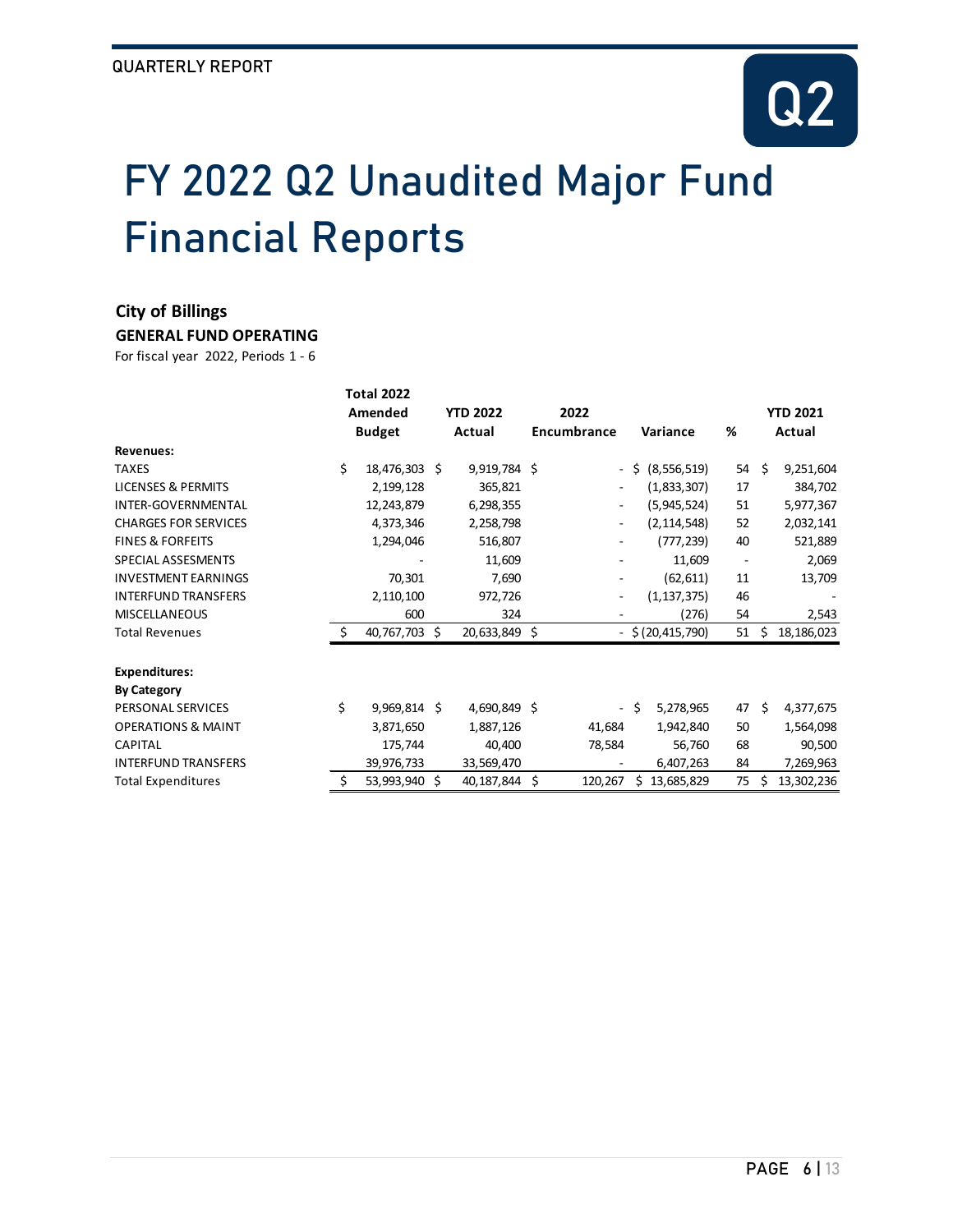

### **City of Billings**

**GENERAL FUND-BY DEPT DIVISION**

|                               |    | <b>Total 2022</b><br>Amended |    | <b>YTD 2022</b> |  | 2022                     |    |              |                          | <b>YTD 2021</b> |            |  |
|-------------------------------|----|------------------------------|----|-----------------|--|--------------------------|----|--------------|--------------------------|-----------------|------------|--|
|                               |    | <b>Budget</b>                |    | Actual          |  | Encumbrance              |    | Variance     | %                        |                 | Actual     |  |
| <b>Expenditures:</b>          |    |                              |    |                 |  |                          |    |              |                          |                 |            |  |
| <b>By Department/Division</b> |    |                              |    |                 |  |                          |    |              |                          |                 |            |  |
| <b>MAYOR &amp; COUNCIL</b>    | \$ | 295,932 \$                   |    | 124,288 \$      |  | 282                      | Ŝ. | 171,362      | 42                       | \$              | 122,166    |  |
| CITY ADMINISTRATOR            |    | 1,067,701                    |    | 446,522         |  | 32,399                   |    | 588,780      | 45                       |                 | 505,447    |  |
| <b>HUMAN RESOURCES</b>        |    | 917,577                      |    | 382,256         |  | -                        |    | 535,320      | 42                       |                 | 377,307    |  |
| <b>CITY ATTORNEY</b>          |    | 2,422,611                    |    | 1,119,373       |  | $\overline{\phantom{a}}$ |    | 1,303,238    | 46                       |                 | 1,031,235  |  |
| MUNICIPAL COURT               |    | 1,539,731                    |    | 663,785         |  | $\overline{\phantom{0}}$ |    | 875,946      | 43                       |                 | 672,752    |  |
| <b>FINANCE</b>                |    | 1,718,569                    |    | 831,539         |  | 1,928                    |    | 885,102      | 49                       |                 | 750,996    |  |
| <b>CODE ENFORCEMENT</b>       |    | 725,384                      |    | 275,241         |  | 2,875                    |    | 447,268      | 38                       |                 | 249,438    |  |
| <b>PARKS &amp; RECREATION</b> |    | 4,816,183                    |    | 2,504,928       |  | 78,584                   |    | 2,232,671    | 54                       |                 | 2,192,959  |  |
| NON-DEPARTMENTAL              |    | 40,465,253                   |    | 33,839,912      |  | 4,200                    |    | 6,621,141    | 84                       |                 | 7,399,937  |  |
| <b>COUNCIL CONTINGENCY</b>    |    | 25,000                       |    |                 |  |                          |    | 25,000       | $\overline{\phantom{a}}$ |                 |            |  |
| <b>Total Expenditures</b>     |    | 53,993,940                   | S. | 40,187,844 \$   |  | 120,267                  |    | \$13,685,829 | 75                       | Ś               | 13,302,236 |  |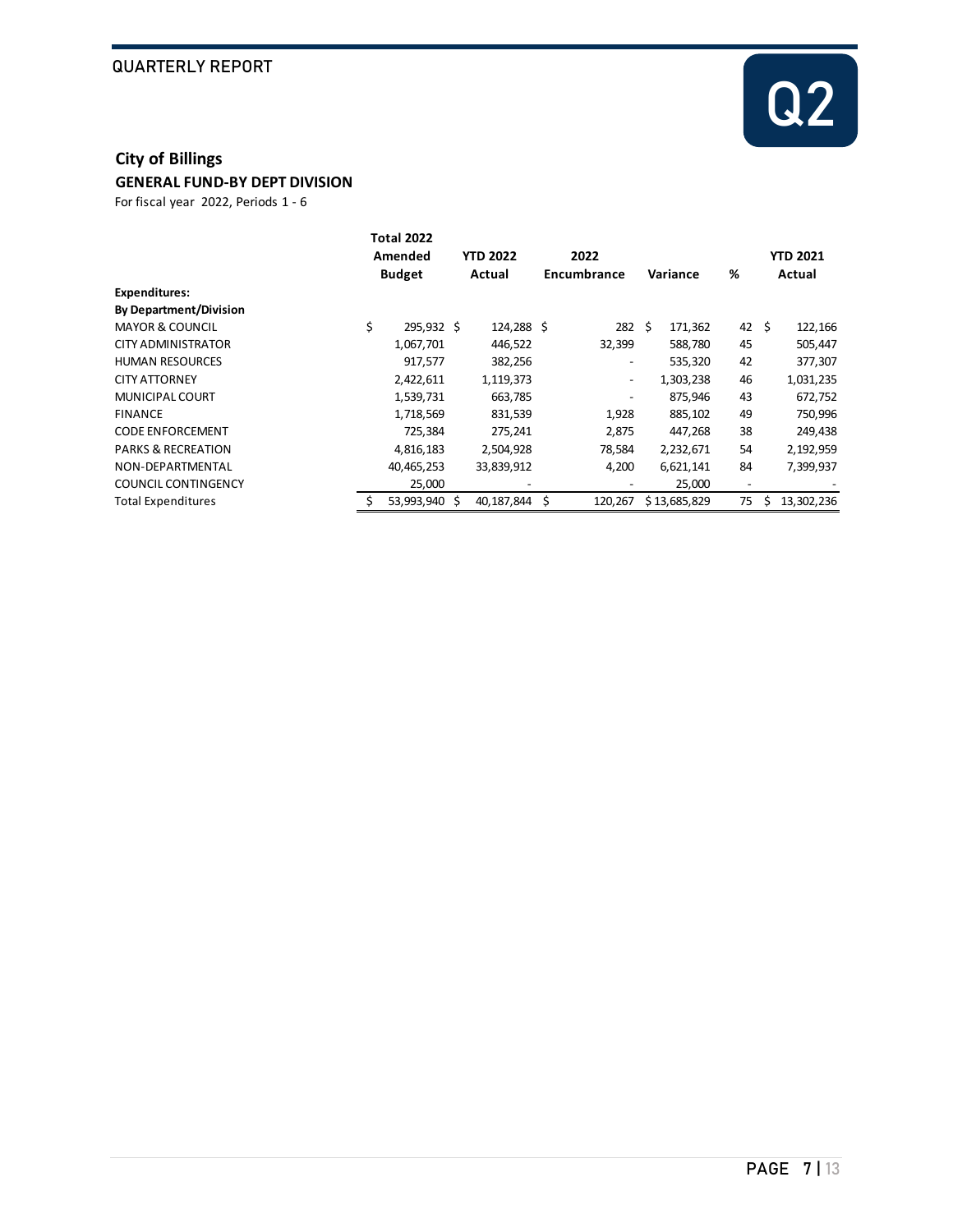

## **City of Billings**

**PUBLIC SAFETY FUND** For fiscal year 2022, Periods 1 - 6

| Amemded          |                                                            | <b>YTD 2022</b> | 2022                                               |                                                                                                                          |                                  |                                                                                                                                      |                                  | <b>YTD 2021</b>          |
|------------------|------------------------------------------------------------|-----------------|----------------------------------------------------|--------------------------------------------------------------------------------------------------------------------------|----------------------------------|--------------------------------------------------------------------------------------------------------------------------------------|----------------------------------|--------------------------|
| <b>Budget</b>    |                                                            | Actual          |                                                    |                                                                                                                          | Variance                         | %                                                                                                                                    |                                  | Actual                   |
|                  |                                                            |                 |                                                    |                                                                                                                          |                                  |                                                                                                                                      |                                  |                          |
| \$               |                                                            |                 |                                                    | $\overline{\phantom{a}}$                                                                                                 | \$ (8,331,608)                   |                                                                                                                                      |                                  | 8,985,747                |
| 38,700           |                                                            | 17,623          |                                                    |                                                                                                                          | (21,077)                         | 46                                                                                                                                   |                                  | 18,159                   |
| 3,257,298        |                                                            | 1,675,703       |                                                    |                                                                                                                          | (1,581,595)                      | 51                                                                                                                                   |                                  | 8,836,993                |
| 2,350,702        |                                                            | 1,099,869       |                                                    | $\overline{\phantom{a}}$                                                                                                 | (1, 250, 833)                    | 47                                                                                                                                   |                                  | 244,911                  |
| 2,400            |                                                            | 5,276           |                                                    |                                                                                                                          | 2,876                            | 220                                                                                                                                  |                                  | 1,200                    |
| 2,985            |                                                            | (5,868)         |                                                    |                                                                                                                          | (8, 853)                         |                                                                                                                                      |                                  | 1,479                    |
| 26,759,838       |                                                            | 19,000,000      |                                                    |                                                                                                                          | (7,759,838)                      | 71                                                                                                                                   |                                  | 6,410,701                |
|                  |                                                            |                 |                                                    |                                                                                                                          |                                  |                                                                                                                                      |                                  | 2,514,612                |
| 37,300           |                                                            | 31,699          |                                                    |                                                                                                                          | (5,601)                          | 85                                                                                                                                   |                                  | 13,520                   |
| \$<br>50,481,193 |                                                            |                 |                                                    |                                                                                                                          |                                  | 62                                                                                                                                   | \$                               | 27,027,321               |
|                  |                                                            |                 |                                                    |                                                                                                                          |                                  |                                                                                                                                      |                                  |                          |
|                  |                                                            |                 |                                                    |                                                                                                                          |                                  |                                                                                                                                      |                                  |                          |
|                  |                                                            |                 |                                                    |                                                                                                                          |                                  |                                                                                                                                      |                                  |                          |
|                  |                                                            |                 |                                                    |                                                                                                                          |                                  |                                                                                                                                      |                                  | 18,632,772               |
|                  |                                                            |                 |                                                    |                                                                                                                          |                                  |                                                                                                                                      |                                  | 3,011,449                |
|                  |                                                            |                 |                                                    |                                                                                                                          |                                  |                                                                                                                                      |                                  | 1,315,603                |
|                  |                                                            |                 |                                                    |                                                                                                                          |                                  |                                                                                                                                      |                                  | 9,158                    |
|                  |                                                            |                 |                                                    |                                                                                                                          |                                  |                                                                                                                                      |                                  | 852,299                  |
|                  |                                                            |                 |                                                    |                                                                                                                          |                                  |                                                                                                                                      |                                  | 23,821,281               |
|                  |                                                            |                 |                                                    |                                                                                                                          |                                  |                                                                                                                                      |                                  |                          |
| \$<br>27,087,291 |                                                            |                 |                                                    |                                                                                                                          | \$13,591,860                     | 50                                                                                                                                   | \$                               | 13,566,185               |
| 23,981,173       |                                                            | 12,613,869      |                                                    | 216,378                                                                                                                  | 11,150,927                       | 54                                                                                                                                   |                                  | 10,255,096               |
| \$<br>51,068,464 |                                                            |                 |                                                    |                                                                                                                          | \$24,742,787                     | 52                                                                                                                                   | \$                               | 23,821,281               |
| \$<br>\$         | 7,186,386<br>646,603<br>242,000<br>3,151,754<br>51,068,464 | 18,031,970 \$   | 3,780,550<br>126,726<br>106,944<br>2,400,365<br>Ŝ. | $9,700,362$ \$<br>$$31,524,664$ \$<br>39,841,722 \$ 19,596,789 \$<br>\$26,011,373\$<br>$$13,397,504$ \$<br>26,011,373 \$ | Encumbrance<br>297,912<br>16,393 | $-$ \$ (18,956,529)<br>$-$ \$ 20,244,933<br>3,107,924<br>503,484<br>135,056<br>751,389<br>314,304 \$ 24,742,787<br>97,927<br>314,304 | 49<br>57<br>22<br>44<br>76<br>52 | $54 \quad $$<br>\$<br>\$ |

#### **AIRPORT OPERATING FUND**

|                               |         | <b>Total 2022</b>           |                 |                  |      |                          |      |                     |   |      |        |                  |
|-------------------------------|---------|-----------------------------|-----------------|------------------|------|--------------------------|------|---------------------|---|------|--------|------------------|
|                               | Amended |                             | <b>YTD 2022</b> |                  | 2022 |                          |      |                     |   |      |        | <b>YTD 2021</b>  |
|                               |         | <b>Budget</b>               |                 | Actual           |      | Encumbrance              |      | Variance            | ℅ |      | Actual |                  |
| Revenues:                     |         |                             |                 |                  |      |                          |      |                     |   |      |        |                  |
| INTER-GOVERNMENTAL            | \$      | 9,523,603                   | Ś               | $9,335,109$ \$   |      |                          | - \$ | (188, 494)          |   | 98   | Ŝ      | 7,266,927        |
| <b>CHARGES FOR SERVICES</b>   |         | 10,219,845                  |                 | 5,525,017        |      |                          |      | (4,694,828)         |   | 54   |        | 4,451,352        |
| <b>INVESTMENT EARNINGS</b>    |         | 70,736                      |                 | (11, 965)        |      |                          |      | (82, 701)           |   | (17) |        | 18,063           |
| <b>DEBT PROCEEDS</b>          |         | 8,000,000                   |                 |                  |      | $\overline{\phantom{a}}$ |      | (8,000,000)         |   |      |        | 60,000           |
| <b>MISCELLANEOUS</b>          |         | 44,200                      |                 | 72,841           |      |                          |      | 28,641              |   | 165  |        | 29,016           |
| Total Revenues                | Š.      | 27,858,384 \$ 14,921,002 \$ |                 |                  |      |                          |      | $-$ \$ (12,937,382) |   |      |        | 54 \$ 11,825,358 |
| <b>Expenditures:</b>          |         |                             |                 |                  |      |                          |      |                     |   |      |        |                  |
| <b>By Category</b>            |         |                             |                 |                  |      |                          |      |                     |   |      |        |                  |
| PERSONAL SERVICES             | \$      | 4,970,178                   | Ś.              | 2,341,718 \$     |      | $\blacksquare$           | Ŝ.   | 2,628,460           |   | 47   | Ŝ      | 2,063,882        |
| <b>OPERATIONS &amp; MAINT</b> |         | 3,584,127                   |                 | 1,198,063        |      | 164,956                  |      | 2,221,108           |   | 38   |        | 1,288,915        |
| <b>CAPITAL</b>                |         | 24,874,251                  |                 | 12,352,927       |      | 8,869,727                |      | 3,651,597           |   | 85   |        | 6,202,022        |
| <b>DEBT SERVICE</b>           |         | 603,640                     |                 | 54,348           |      |                          |      | 549,292             |   | 9    |        | 420,078          |
| Total Expenditures            |         | 34,032,196                  |                 | $$15,947,056$ \$ |      | $9,034,683$ \$           |      | 9,050,457           |   | 73   | S      | 9,974,897        |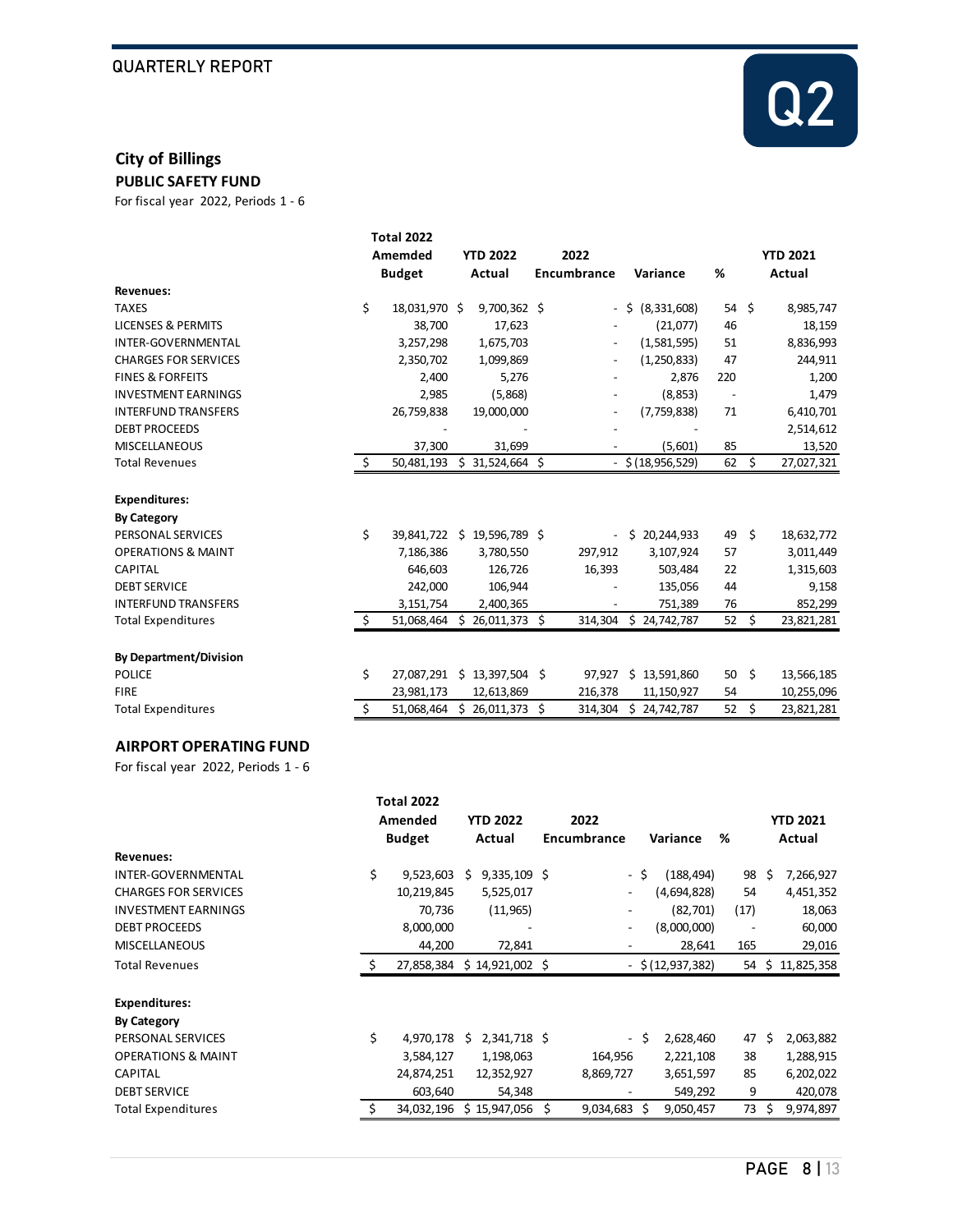

#### **City of Billings**

**PUBLIC WORKS-SOLID WASTE FUND**

For fiscal year 2022, Periods 1 - 6

|                               |    | <b>Total 2022</b>        |  |                           |  |                              |                    |                          |                 |            |  |
|-------------------------------|----|--------------------------|--|---------------------------|--|------------------------------|--------------------|--------------------------|-----------------|------------|--|
|                               |    | Amended<br><b>Budget</b> |  | <b>YTD 2022</b><br>Actual |  | 2022                         |                    |                          | <b>YTD 2021</b> |            |  |
|                               |    |                          |  |                           |  | Encumbrance                  | Variance           | %                        | Actual          |            |  |
| Revenues:                     |    |                          |  |                           |  |                              |                    |                          |                 |            |  |
| <b>CHARGES FOR SERVICES</b>   | \$ | 17,148,000 \$            |  | 8,600,957 \$              |  |                              | $-$ \$ (8,547,043) | 50                       | \$              | 8,033,096  |  |
| <b>INVESTMENT EARNINGS</b>    |    | 162,000                  |  | 8,954                     |  | ٠                            | (153,046)          | 6                        |                 | 34,773     |  |
| <b>MISCELLANEOUS</b>          |    |                          |  | 3,439                     |  |                              | 3,439              |                          |                 | 1,445      |  |
| <b>Total Revenues</b>         |    | 17,310,000               |  | 8,613,351                 |  | $\qquad \qquad \blacksquare$ | (8,696,649)        | 50                       |                 | 8,070,508  |  |
| <b>Expenditures:</b>          |    |                          |  |                           |  |                              |                    |                          |                 |            |  |
| <b>By Category</b>            |    |                          |  |                           |  |                              |                    |                          |                 |            |  |
| PERSONAL SERVICES             | \$ | $6,124,263$ \$           |  | 2,931,690 \$              |  | $\blacksquare$               | 3,192,573<br>-Ś    | 48                       | Ŝ.              | 2,673,301  |  |
| <b>OPERATIONS &amp; MAINT</b> |    | 6,269,385                |  | 2,978,143                 |  | 1,565,537                    | 1,725,705          | 72                       |                 | 2,706,469  |  |
| <b>CAPITAL</b>                |    | 13,251,833               |  | 1,538,264                 |  | 1,768,572                    | 9,944,997          | 25                       |                 | 6,116,270  |  |
| <b>DEBT SERVICE</b>           |    | 1,565,025                |  |                           |  | $\qquad \qquad \blacksquare$ | 1,565,025          | $\overline{\phantom{a}}$ |                 |            |  |
| <b>Total Expenditures</b>     | \$ | 27,210,506 \$            |  | 7,448,097 \$              |  | 3,334,108                    | \$16,428,301       | 40                       | Ŝ               | 11,496,039 |  |

#### **City of Billings PUBLIC WORKS-WASTEWATER FUND**

|                               | <b>Total 2022</b>   |    |                          |  |             |      |                |                          |    |                 |  |
|-------------------------------|---------------------|----|--------------------------|--|-------------|------|----------------|--------------------------|----|-----------------|--|
|                               | Amended             |    | <b>YTD 2022</b>          |  | 2022        |      |                |                          |    | <b>YTD 2021</b> |  |
|                               | <b>Budget</b>       |    | Actual                   |  | Encumbrance |      | Variance       | %                        |    | Actual          |  |
| Revenues:                     |                     |    |                          |  |             |      |                |                          |    |                 |  |
| <b>CHARGES FOR SERVICES</b>   | \$<br>22,088,520 \$ |    | $9,721,166$ \$           |  | - \$        |      | (12, 367, 354) | 44                       | \$ | 9,462,507       |  |
| <b>INVESTMENT EARNINGS</b>    | 280,000             |    | 1,210                    |  |             |      | (278, 790)     |                          |    | 55,868          |  |
| <b>MISCELLANEOUS</b>          |                     |    | 3,812                    |  |             |      | 3,812          |                          |    | 108,071         |  |
| Total Revenues                | 22,368,520          | S. | $9,726,188$ \$           |  |             | - S  | (12, 642, 332) | 43                       | S  | 9,626,715       |  |
|                               |                     |    |                          |  |             |      |                |                          |    |                 |  |
| <b>Expenditures:</b>          |                     |    |                          |  |             |      |                |                          |    |                 |  |
| <b>By Category</b>            |                     |    |                          |  |             |      |                |                          |    |                 |  |
| PERSONAL SERVICES             | \$<br>4,246,390 \$  |    | 1,899,524 \$             |  |             | - \$ | 2,346,866      | 45                       | Ŝ  | 1,850,814       |  |
| <b>OPERATIONS &amp; MAINT</b> | 7,191,698           |    | 3,263,144                |  | 501.766     |      | 3,426,787      | 52                       |    | 2,795,004       |  |
| <b>CAPITAL</b>                | 25, 115, 493        |    | 3,747,451                |  | 9,780,931   |      | 11,587,110     | 54                       |    | 5,746,927       |  |
| <b>DEBT SERVICE</b>           | 5,374,653           |    | $\overline{\phantom{a}}$ |  |             |      | 5,374,653      | $\overline{\phantom{a}}$ |    |                 |  |
| <b>Total Expenditures</b>     | 41,928,234          | S  | 8,910,120 \$             |  | 10,282,698  | S    | 22,735,417     | 46                       | S  | 10,392,745      |  |